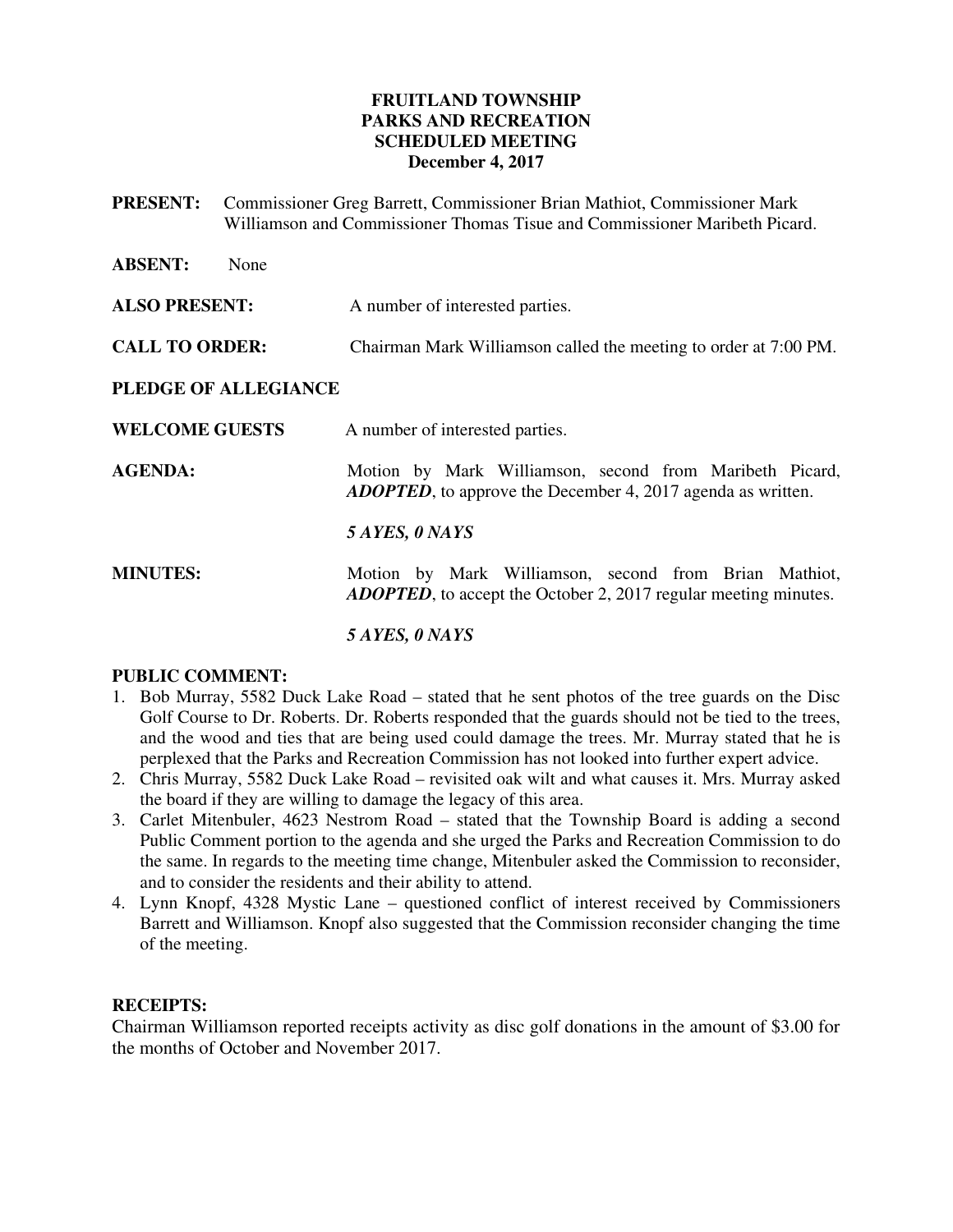Motion by Mark Williamson, second from Greg Barrett, *ADOPTED*, to accept receipts for \$3.00 for the months of October and November 2017.

# *5 AYES, 0 NAYS*

#### **DISBURSEMENTS:**

Chairman Williamson reported disbursements activity as \$42.50 to Holly's Irrigation, \$38.03 to Hunts Hardware, \$111.60 to Mark Williamson, \$39.87 to Menards, \$19.98 to PNC, \$215.00 to Source One, and \$30.98 to Weber Lumber for total disbursements of \$497.96.

> Motion by Mark Williamson, second from Greg Barrett, *ADOPTED*, to pay total disbursements of \$497.96.

# *5 AYES, 0 NAYS*

 *Roll Call Vote for Receipts and Disbursements: Mathiot-Aye, Tisue-Aye, Barrett-Aye, Picard-Aye, Williamson-Aye* 

# **UNFINISHED BUSINESS:**

# **1. NHS Volunteering**

Commissioner Picard reported that she hasn't had any students contact her for volunteer hours, and the other commissioners said the same. She added that she would contact the director from Whitehall to question the reasoning, adding that it might be a good idea to contact other schools as well. Commissioner Barrett works at Orchard View frequently, so he stated that he would mention the volunteer opportunities to them.

## **2. Pavilion Door Replacement**

Commissioner Mathiot stated that he has gone through a lengthy process trying to get quotes. He added that he contacted nine contractors, three actually coming out to quote the work. Commissioner Mathiot stated that two of the three bid themselves out of the work, while one bid themselves in, with their quote coming well within the budget.

> Motion by Brian Mathiot, second from Greg Barrett, *ADOPTED*, to accept the quote from Forward Construction to complete the pavilion door replacement.

*5 AYES, 0 NAYS* 

 *Roll Call Vote: Picard-Aye, Barrett-Aye, Tisue-Aye, Mathiot-Aye, Williamson-Aye* 

## **3. Park Inspections**

No inspections were completed for October and November 2017.

## **4. Tree Trimming**

Commissioner Tisue reported that he has been trying to set up a meeting with Dallas Goldberg of the Muskegon Conservation District to discuss the tree trimming project, and that they should be able to meet before Christmas. Commissioner Barrett suggested that he would join. Commissioner Tisue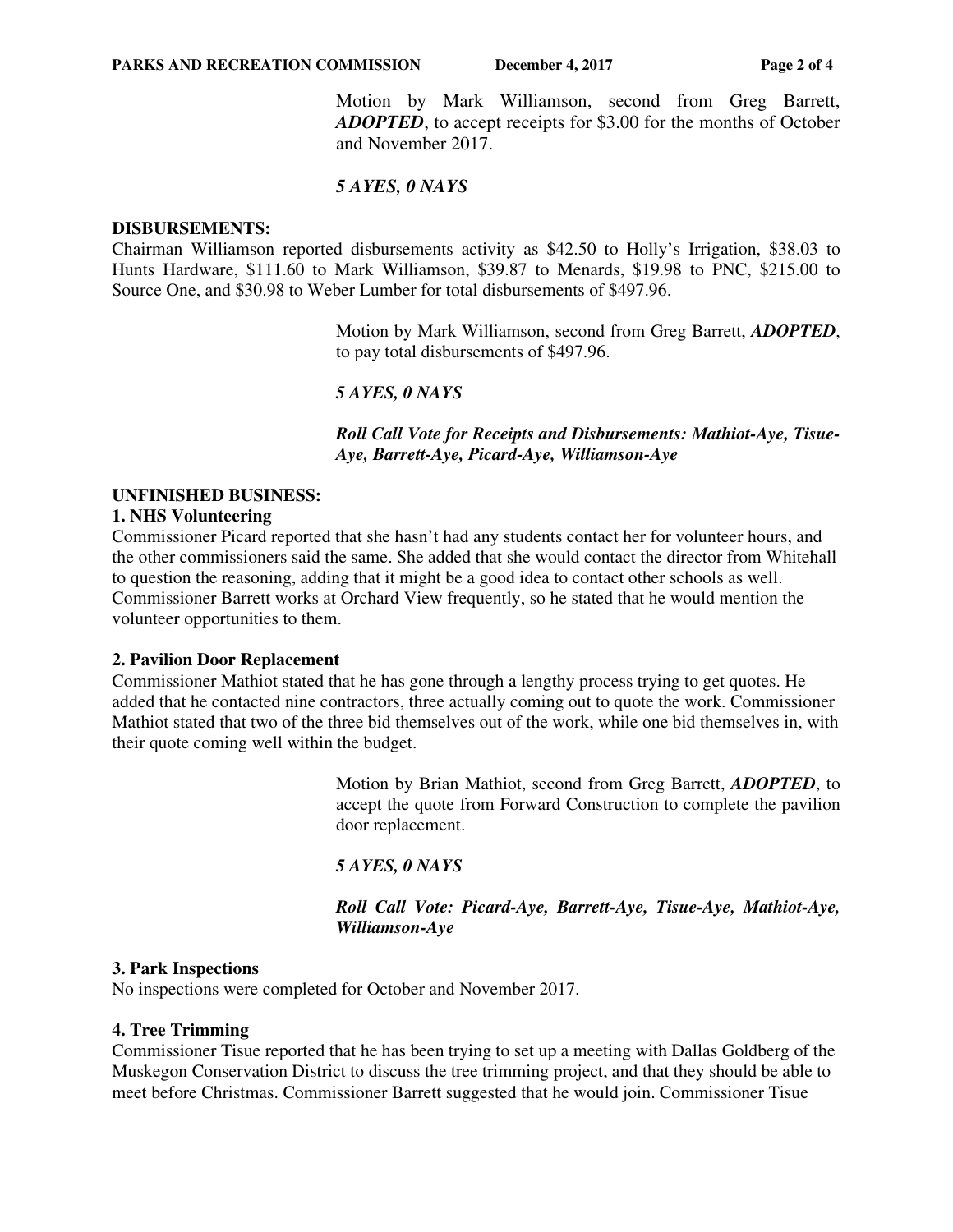stated that Goldberg isn't going to second guess a contractor, so that it is probably okay for the Commission to go ahead with the trimming.

> Motion by Mark Williamson, second from Greg Barrett, *ADOPTED*, to contact Stafford's regarding the tree trimming and move forward with the project.

## *5 AYES, 0 NAYS*

#### *Roll Call Vote: Picard-Aye, Barrett-Aye, Tisue-Aye, Mathiot-Aye, Williamson-Aye*

#### **5. Baseball Fence Capping**

Chairman Williamson stated that he spoke directly with Risk Management from the insurance company regarding the capping. They told him the Commission can use whatever product they would like to cap the fence. The commissioners stated that no dollar figure has been put in place for this project, and they agreed to do so. The commissioners agreed that purchasing the items needed this budget year is a good idea, and Commissioner Picard suggested purchasing and keeping it stored at Menards. Commissioner Tisue offered storage at his home. Chairman Williamson is going to investigate options and report back to the Commission.

#### **6. Proposed Duck Creek Natural Area & Conservation Easement/potential conveyance of Duck Lake Road Park**

Chairman Williamson stated that the letter regarding Duck Lake Road Park wasn't accurate. He said that not all of the Commission's 19.62 would need to be given to the White Lake Fire Authority, but that it would be 2.0 acres. The commissioners agreed that if, for some reason, the fire barn becomes abandoned by the White Lake Fire Authority, the land would come back to the Commission. During discussions, it was mentioned that Duck Lake Road Park is encompassed within the 2.0 acres that would be given, and the Commissioners agreed that the park isn't utilized, and isn't in good shape. The commissioners also agreed that partnering with the Township for the property and conservation easement would be a good idea.

> Motion by Mark Williamson, second from Brian Mathiot, *ADOPTED*, to allow for the conveyance of 2.0 acres to the White Lake Fire Authority with the fire barn.

## *5 AYES, 0 NAYS*

Motion by Mark Williamson, second by Greg Barrett, *ADOPTED*, to partner with the Township for the proposed Duck Lake Natural Area and Conservation Easement.

#### *5 AYES, 0 NAYS*

#### **7. Disc Golf Card/Park Registration**

Chairman Williamson questioned what the benefit would be for the Commission to require a registration. Commissioner Tisue suggested that is an interesting question, and something the Commission should look into. Commissioner Tisue also added that he would like to gauge the use due to the heavier traffic during some seasons.